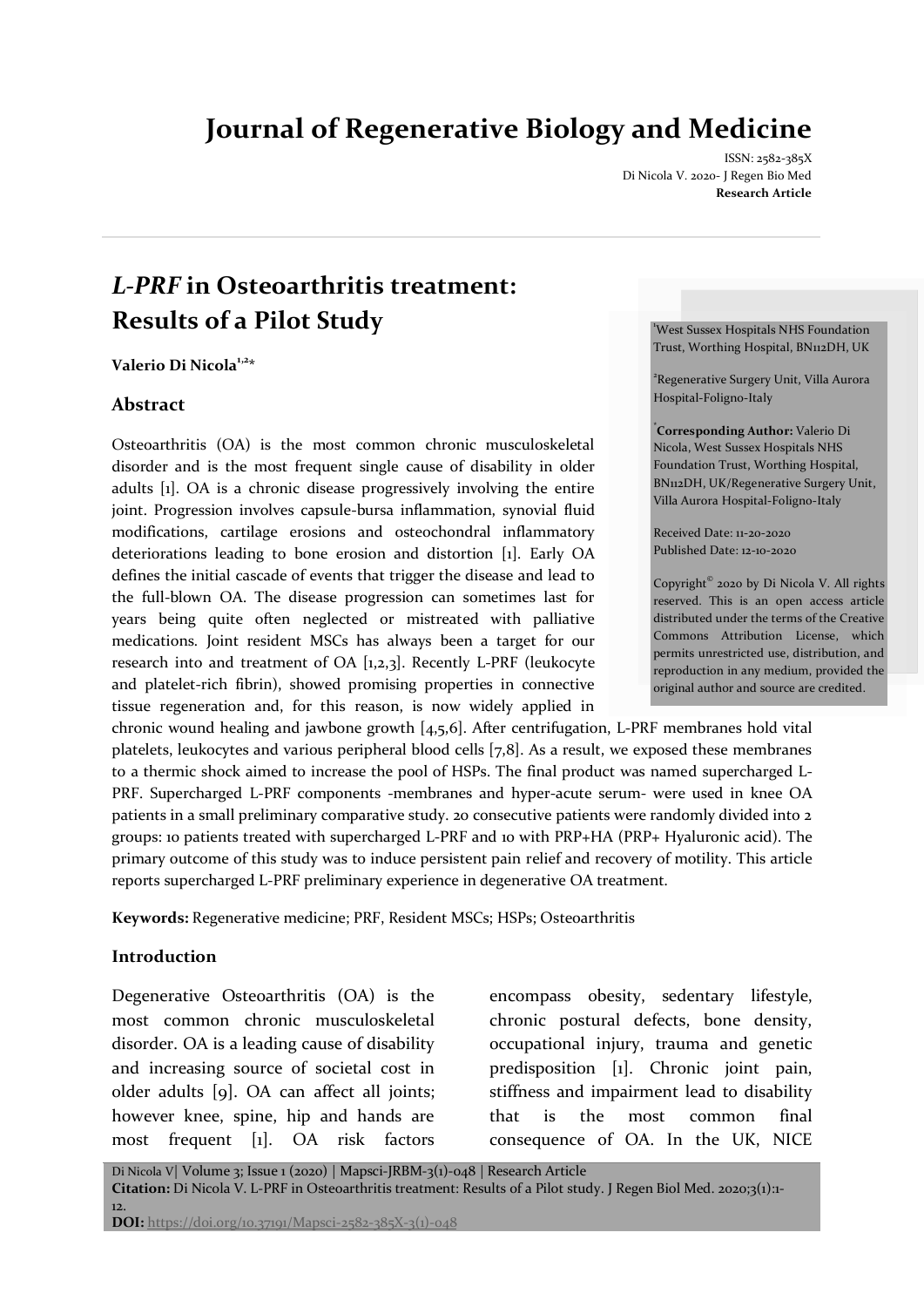osteoarthritis guidelines show that about 8.5 million people have painful joints due to OA. OA is more common in women and people in older age; X-ray studies show that at least 50% of people older than 65 have evidence of OA with or without symptoms [10]. Likewise, in the United State osteoarthritis is the most common joint disorder [11].

The number of people affected by symptomatic OA is likely to increase shortly due to the aging of the population and the obesity epidemic [12]. OA has traditionally been defined as a degenerative chronic disease centered on cartilage degeneration [13,14]. Coherently, OA classification criteria require the presence of radiographic bony changes, joint space narrowing and osteophyte formation as per Kellgren and Lawrence (K&L) standard [15]. Only recently, early OA physiopathology shed new light on the cascade of events progressively involving all joint tissues at the advanced stage of the disease [13,14].

# **OA physiopathology and early OA presentation**

The prevalent physiopathology interpretation of OA describes that synovitis may be induced by a mechanical injury that generates micro-fissures and micro cartilage lesions and fragments. These cartilage debrides and microcrystals released into the synovial fluid are phagocyte by synovium macrophages (Type A cells). Type A cells generate and maintain the inflammation of the synovium membrane releasing proinflammatory interleukins and proteases which, in turn, diffuse through the synovial fluid into the cartilage generating further degradation. This results in progressive

cartilage erosion and fragmentation, sustaining and promoting the vicious circle by producing additional inflammation [1,14]. Nonetheless, some authors suggest that synovium inflammation may be primary to the other joint structural changes and a key factor to induce early OA. Deviations in joint biomechanics and chronic postural defects certainly play a key role in early OA induction. Excessive or abnormal joint loading and motility disbalance may stimulate Substance P (SP) secretion. SP is a neuropeptide secreted by sensory nerve fibers in the synovium, acting as a neurotransmitter and as a neuromodulator [16,17]. Substance P stimulates Type A cells to produce proinflammatory factors and proteases which ultimately promote early OA development [17]. SP mediates interactions between neurons and immune cells promoting monocyte activation and migration to sites of inflammation, thereby modulating immune cell proliferation and cytokine production [18]. Furthermore, the breakdown of cartilage-ECM and proteinsmatrix exposure generates the activation of Type A cells and the release of proinflammatory cytokines as TNFα, IL-1 and IL-6. These cytokines cause chondrocytes to further release metalloproteinase (MMPs) preventing type II collagen production and promoting chondrocytes apoptosis.

Finally, cartilage degradation intensifies [19,20]. Therefore, early OA means the failure of synovium macrophages (Type A cells) and chondrocytes to maintain the homeostasis between synthesis and degradation of the ECM components. Clinical data showed that synovium inflammation was existing in early OA well before the development of significant

Di Nicola V| Volume 3; Issue 1 (2020) | Mapsci-JRBM-3(1)-048 | Research Article **Citation:** Di Nicola V. L-PRF in Osteoarthritis treatment: Results of a Pilot study. J Regen Biol Med. 2020;3(1):1- 12. **DOI:** https://doi.org/10.37191/Mapsci-2582-385X-3(1)-048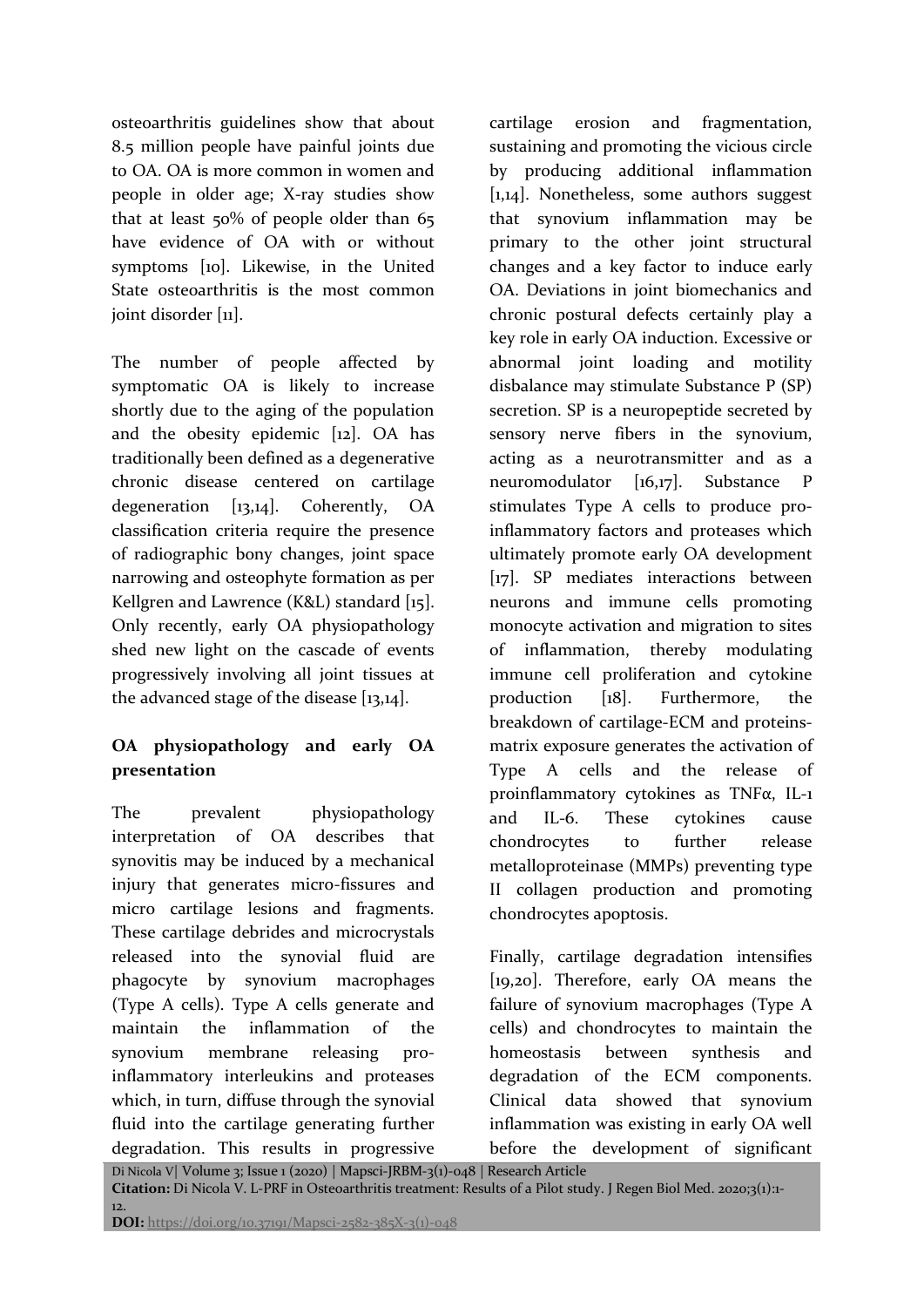radiologic changes. MRI and USS, as well as diagnostic arthroscopy, suggested that even at the very beginning, before detectable cartilage degeneration has occurred, OA was already an inflammatory synovium disease in progress [15]. Some MRI studies have indicated that synovium inflammation is an essential parameter of OA at the early stages. MRI quite often showed thickening of capsule bursa tissue that leads to cartilage degeneration and OA disease advancement [21,22,23].

In the beginning, joint pain is caused by inflammatory changes to the joint capsule, synovium membrane, tendons and ligaments; structures where there is a significant innervation. Further, Substance P was found to be secreted by sensory nerve and was consistently identified in the synovium, synovial fluid and, even isolated in the infrapatellar fat pad IFP [18,24]. Early OA is clinically described by recurrent joint pain together with no or minimal changes detectable by X-ray imaging. Only MRI and USS can identify the initial signs of early OA in the synovium membrane thickening and also some superficial cartilage erosions [25,26,27]. These criteria and approaches facilitate early identification of degenerative OA and this expedites early therapeutic interventions to stop and reverse the normal disease advancement  $[1,27]$ .

## **Joint Resident MSCs**

Current literature reports several types of MSCs enclosed in the joint structure. The most studied are SM-MSCs, IFP-MSCs, P-MSCs (Periostium-MSCs), E-MSCs (Endosteum-MSCs) and Subchondral BM-MSCs [28; 29; 30]. Joint resident MSCs mostly reside in pericytes position

spreading together with the microvasculature. SM-MSCs lie in the SM intima and subintima. They are mostly grouped in the enthesis such as the synovium and the capsule insertion to the periosteum. Likewise, SM-MSCs are in tendons and ligaments close to the bone junctions [3,31].

IFP-MSCs have been recognized in the Hoffa's pad and it was supposed they may reside in adipose tissue other joints, probably located close to the bursa-capsule [29]. Periosteum P-MSCs and endosteum E-MSCs are very well known stem cells for the fundamental role they play during bone fracture repair and endochondral ossification [30]. Subchondral BM-MSCs reside in the bone medullary cavities, including the mineralized bone matrix and the adipose marrow [30]. Subchondral bone marrow is a highly vascularized tissue providing a reservoir of MSCs and progenitor cells. In the subchondral bone marrow, MSCs support local homeostasis and promote cartilage regeneration in particular conditions [32].

In the trabecular bone, the bone marrow preserves a heterogeneous population of various multipotent mesenchymal stromal cells (BM-MSCs). They provide progenitor cells for differentiation of osteochondral and other mesenchyme cell lineages [33].

# **Joint Resident MSCs a therapeutic target**

Resident MSCs are heterogeneous stem cells population. MSCs expression varies in different tissues because they are subjected to the influence of the tissue-specific microenvironment to accomplish their biological role. Tissue-specific MSCs

Di Nicola V| Volume 3; Issue 1 (2020) | Mapsci-JRBM-3(1)-048 | Research Article **Citation:** Di Nicola V. L-PRF in Osteoarthritis treatment: Results of a Pilot study. J Regen Biol Med. 2020;3(1):1- 12. **DOI:** https://doi.org/10.37191/Mapsci-2582-385X-3(1)-048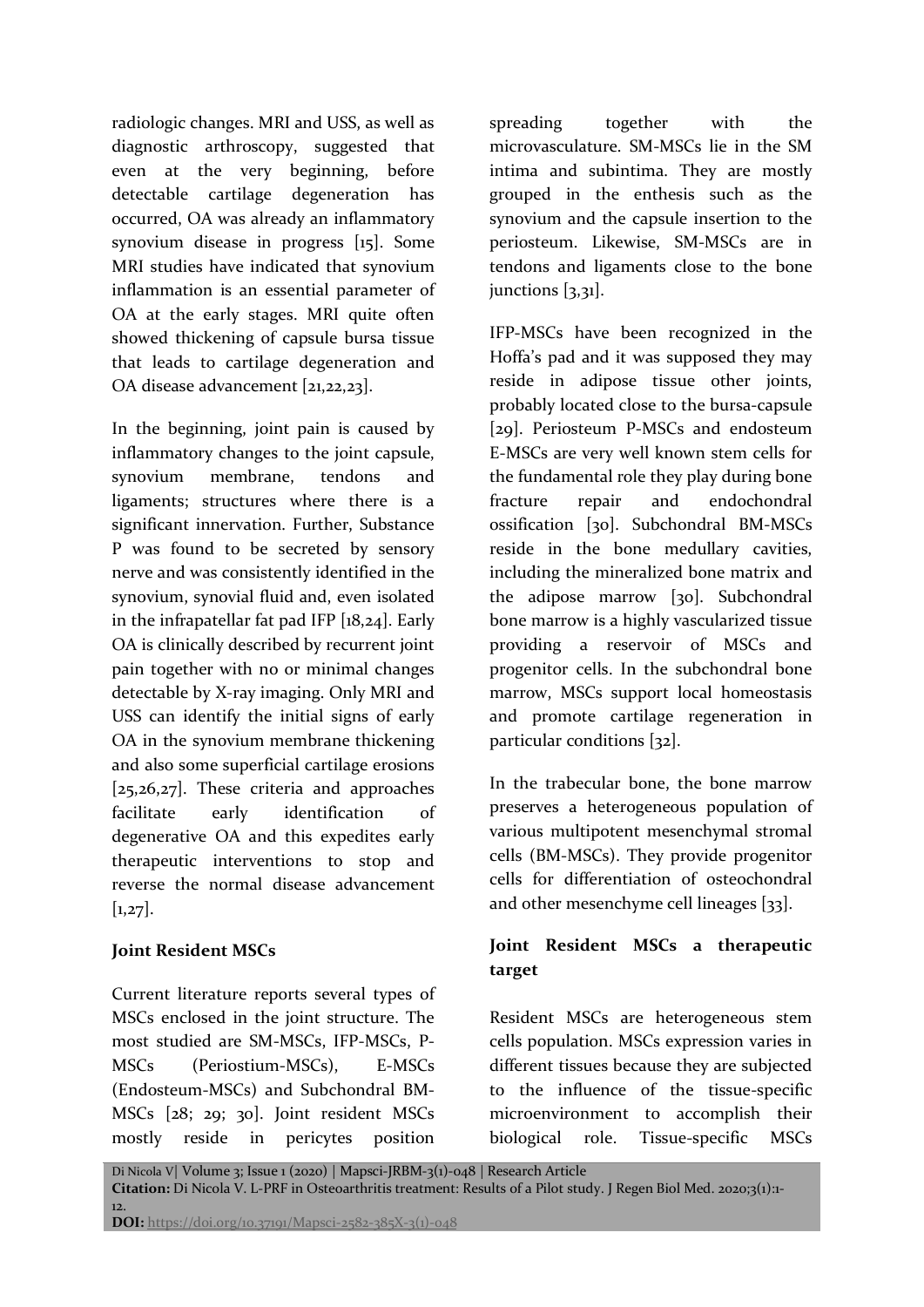populations include both multipotent and progenitor cells. They deliver local and exclusive control on tissue regeneration and immune response modulation through paracrine effects [34]. Caplan AI identified resident MSCs as pericytes wrapping the connective tissue microvasculature [35]. Afterward, Sacchetti recognized that MSCs-CD146+ were cells enveloping microvessels in the bone marrow [36].

The MSCs-pericytes location is regulated by several local mediators however, the PDGF receptor is currently considered the master component. PDGF activation promotes chemotactic and mitogen stimulus for MSCs and facilitates connections between endothelial cells and MSCs [35,37]. The therapeutic stimulation of resident MSCs in degenerative OA has been our research target for or over the last 20 years. Specifically, the aim of the study was the activation of joint resident MSCs through stimulation of the extracellular microenvironment (ECM). For this purpose, we used small fractions of nucleic acids- polydeoxyribonucleotides (PDRN) and a specific set of Heat Shock Proteins (HSPs) with a glycerol scaffold  $[2,3]$ .

More recently, we started to investigate and apply Platelet-rich fibrin (PRF) to treat degenerative OA. Specifically, we used L-PRF as biostimulator of resident MSCs. Unlike PRP, PRF does not require any biochemical activators like anticoagulants or thrombin for fibrin polymerization. The preparation of PRF begins with the immediate centrifugation of the patient's venous blood collected in normal glass tubes. Choukroun et al. first described the process in 2000  $[38]$ .

PRF is an autologous biomaterial, made of a strong fibrin matrix that variably contains:

- High concentration of vital and non-vital: platelets, leucocytes and circulating MSCs
- Variable pool of cytokines
- An elevated concentration of long releasing growth factors (GFs). These include platelet-derived growth factor (PDGF A-B), vascular endothelial growth factor (VEGF), transforming growth factor (TGF β -1,2), insulin-like growth factor (IGF-I), epidermal growth factor (EGF); connective tissue growth factor (CTGF); bone morphogenetic protein 2 (BMP-2) [39; 40]
- An elevated concentration of fibrin, fibronectin, vitronectin, and thrombospondin

A variable pool of heat shock proteins HSPs not yet completely studied.

Tissue regeneration is a complex sequence involving stem cell activation and differentiation promoted by ECM modifications. This process is mediated by an extensive range of biologicalimmunological events and, different molecules as cytokines, GFs and other tissue mediators play a significant role.

Although in vitro it is recognized that cells of different lineages generate these molecules, in vivo the right sequence and details of events leading to regeneration are not well known. Platelets such as leukocytes and fibroblasts play a key role as an autologous source of growth factors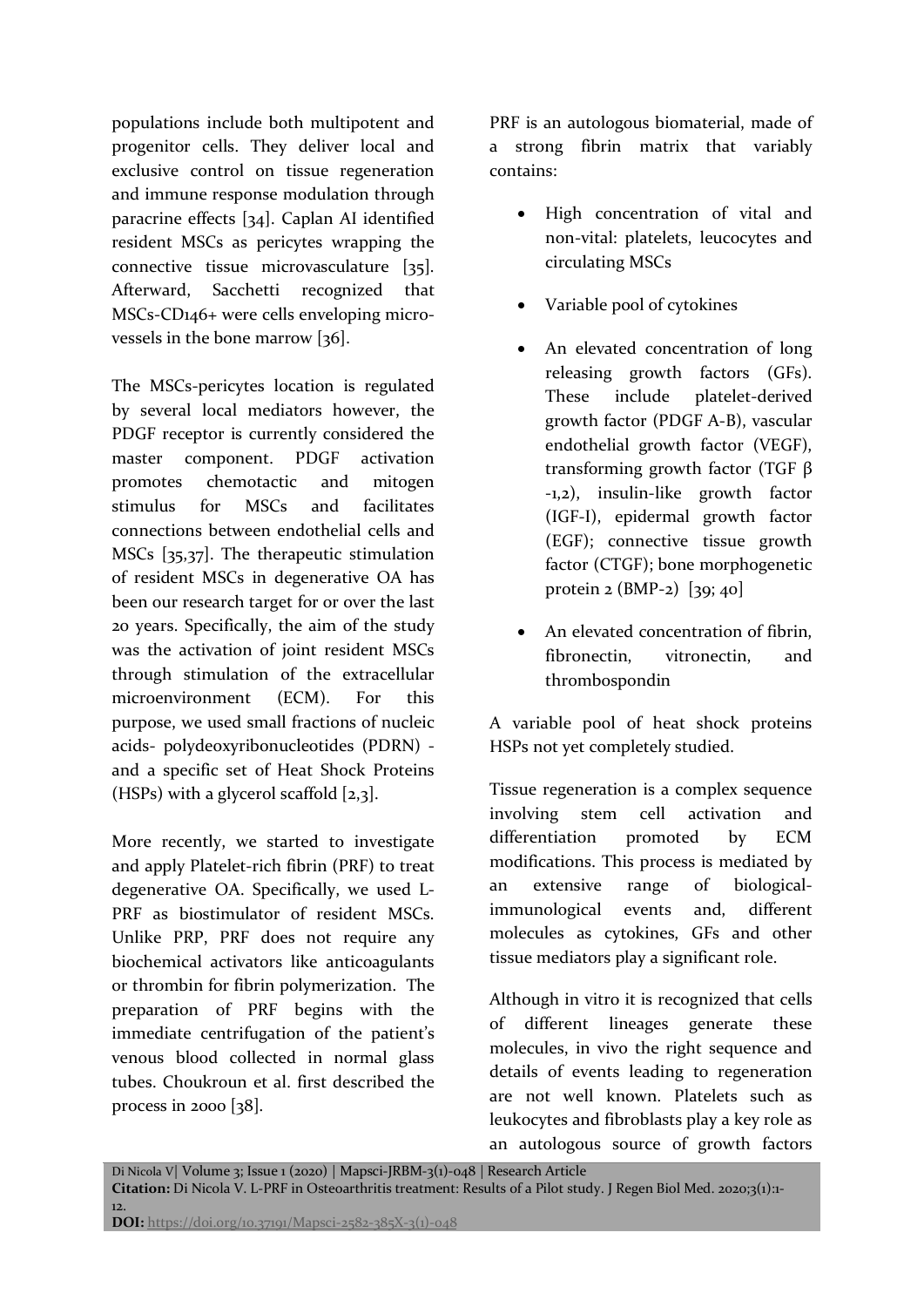[6,41]. Since their activation, platelets secrete multiple GFs including Plateletderived growth factor (PDGF); Vascular endothelial growth factor (VEGF); Transforming growth factor beta-1 (TGFb1); Epidermal growth factor (EGF); Basic fibroblast growth factor (FGF-ß) and Insulin-like growth factor-1 (IGF-1) [42].

Autologous platelet concentrates are widely used in clinical practice as a bioactive component to decrease inflammation and increase the speed of connective tissue healing [43]. Specific types of PRF with different biological properties can be generated by distinct centrifuge characteristics and adjustments to methods of centrifugation [40]. Centrifuge stability, frequency of vibrations and the temperature developed in the tubes determine the properties and quality of the final PRF. Specifically, the centrifuge characteristics impact the making of L-PRF clot and this, in turn, determines cell survival pools, fibrin architecture and also the cytokines, GFs and HSPs contained in its components: membrane and hyperacute serum [40].

L-PRF membrane shows a strongly polymerized thick fibrin matrix and includes various blood cells trapped in the fibrin net. A large number of these cells appear to be alive and with a normal shape [44]. After centrifugation, a fibrin clot is made through the activation of autologous thrombin. Three distinct layers can be seen in the tube: red blood corpuscles RBCs at the bottom of the tube, platelet-poor plasma PPP on the top of the tube, and the PRF clot in the middle of the tube. The clot contains a great amount of exudate, which is full of cytokines, GFs and HSPs. This exudate named hyper-acute serum can be pressed out and collected by gentle compression of the clot to obtain PRF membranes. Hyper-acute serum squeezed out from the PRF clot has a massive cell proliferative effect on different connective cell lineages such as bone marrow mesenchyme stem cells (BM-MSCs), osteoblasts and chondroblasts cells [45, 46]. After removing the hyper-acute serum fraction, the remaining PRF membrane is an adhesive and biodegradable fibrin scaffold. The membrane surface and fibrin network structure facilitate cell migration and cell interactions. Moreover, the PRF membrane has the property of slowly releasing bioactive molecules that enable migration, adhesion and proliferation of resident MSCs [43,47,48]. In vitro, the L-PRF membrane maintains scaffolding features and slowly releases GFs for at least 7 days.

During centrifugation, the fibrinogen transforms to fibrin polymerizing to a three-dimensional structure. This fibrin net entraps platelets and leukocytes on the surface and inside of the PRF membrane. Further, centrifuge activated platelets and leukocytes produce a massive pool of GFs, cytokines and HSPs [49]. Platelet generated GFs are commonly used in tissue regeneration; one of the best known is the PDGF, which enhances MSCs adhesion and proliferation. [43].

### **Supercharged L-PRF**

Following some basic biological principles that bring to the activation of residential MSCs [1,2,3,28,32,33,34,46] and knowing that several vital blood cells remain trapped in the PRF membrane fibrin network; we have started preparing thermic stressed L-PRF membranes to

Di Nicola V| Volume 3; Issue 1 (2020) | Mapsci-JRBM-3(1)-048 | Research Article **Citation:** Di Nicola V. L-PRF in Osteoarthritis treatment: Results of a Pilot study. J Regen Biol Med. 2020;3(1):1- 12. **DOI:** https://doi.org/10.37191/Mapsci-2582-385X-3(1)-048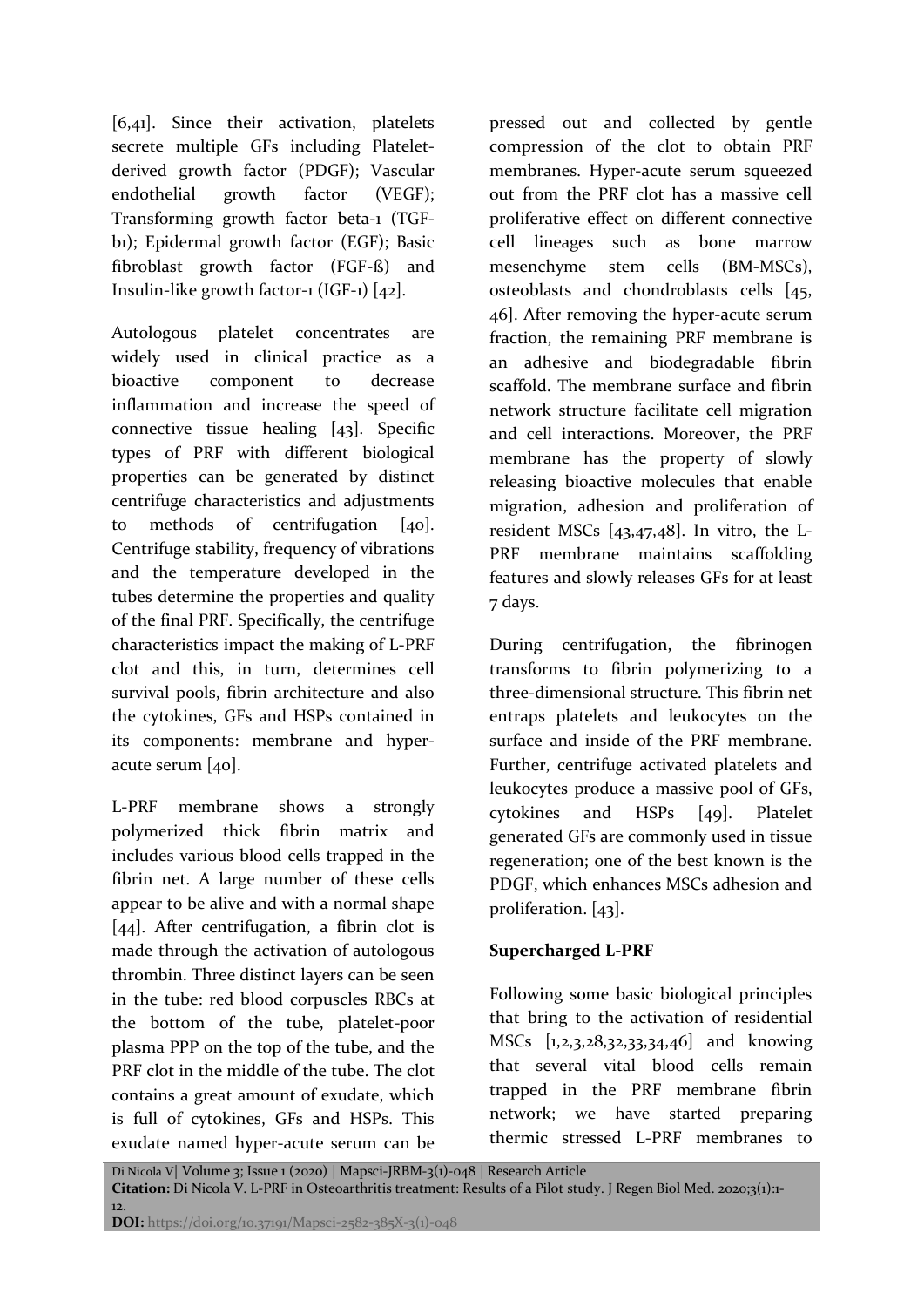generate a greater amount of HSPs. A specific thermic algorithm showed that membranes subjected to low-high temperature shock release a large pool of HSPs. This PRF preparation aims to activate SM-MSCs in joints affected by OA.

The resulting product, named 'supercharged L-PRF' when used in a procedure, enhances the stimulation of SM-MSCs with a pool of HSPs. These are slowly released by the treated membranes when applied on the surface of capsulebursa tissues. Supercharged L-PRF is applied through a minimally invasive surgical procedure. The surgical access takes advantage of trauma-induced hypoxia which is a well-known tissue regeneration master activator [2;3]. Hypoxia works by stimulating the activation of local MSCs-pericytes to promote neo-vessels angiogenesis [50;51]. Specifically, local hypoxia and lower pH are optimal conditions for MSCs exosomes best performance. MCSs exosomes carry miRNAs, HSPs and GFs which have shown antiapoptotic and anti-inflammatory effects and are capable to support neovascularization [52,53]. Furthermore, trauma-induced hypoxia facilitates tissue regeneration increasing the local secretion of Hypoxia-inducible factor-1α (HIF-1α), HSPs families 90,70,40,27 and other small HSPs members. All these mediators work in a team to stimulate and coordinate the biological cascade of events which convey to the local tissue healing and regeneration [54,55,56].

### **Materials and Methods**

From December 2019 to March 2020, we consecutively treated a group of 20 patients affected by unilateral knee degenerative OA with symptoms lasting more than 6 months. All knees were affected by degenerative OA involving mostly the internal compartment. 11 out of 20 patients were female and 9 males. 12 patients were staged Kellgren and Lawrence Scale (K&L) 3 and 8 patients staged as 2. Average BMI 29, the average age was  $63$  range  $52-75$ . Patients were not under any other treatments for OA in the last month besides occasional pain killers. Criteria of exclusion: patients treated with long release corticosteroids infiltration over the last month; patients on immune suppressor or chemotherapy treatments; INR over 2; acute rheumatoid arthritis and rheumatoid immune diseases; local/general infections; patients with previous joint replacement, low platelets (<100.000) or low fibrinogen, oncologic patients.

Patients were randomly divided into two cohorts of 10. Both groups had 6 patients K&L stage  $3$  and  $4$  KL stage  $2$ . In the last  $3$ days before treatments, patients did not take any painkillers.

- Group 1 was treated with USSguided infiltration of PRP+ Hyaluronic acid (HA): 8 ml PRP and 2 ml HA single dose. PRP was made with 60 ml patient's blood 1203 rpm for 10 minutes at 22°C. HA, Sinovial HL 2 ml, hybrid composition low and high molecular weight.
- Group 2 was treated with supercharged L-PRF. L-PRF prepared with 9 ml patient's fresh blood in glass-coated plastic tubes, immediately centrifuged at 2700 rpm for 12 minutes. The Hyperacute serum was immediately infiltrated in the capsule-bursa

Di Nicola V| Volume 3; Issue 1 (2020) | Mapsci-JRBM-3(1)-048 | Research Article **Citation:** Di Nicola V. L-PRF in Osteoarthritis treatment: Results of a Pilot study. J Regen Biol Med. 2020;3(1):1- 12. **DOI:** https://doi.org/10.37191/Mapsci-2582-385X-3(1)-048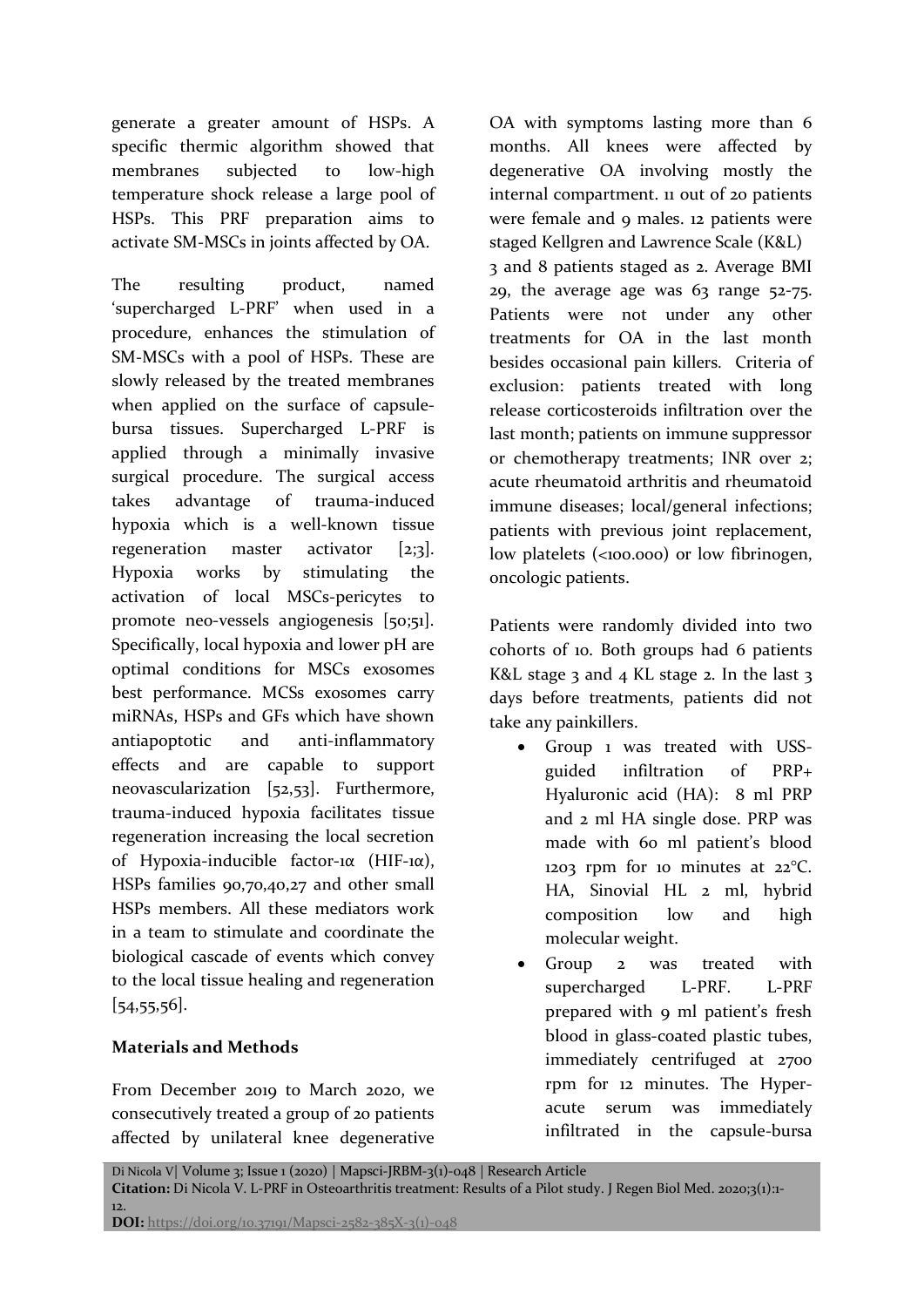tissue under USS guidance. The membrane was under thermic stress treatment, low-high temperature, for 60 minutes. Then it was sectioned in 3 parts and surgically implanted on the capsule-bursa tissue. The membrane implants were located in 3 different painful areas of the joint.

Treatments were provided in ambulatory care facilities and under local anesthetic. This pilot study was conducted following the Code of Ethics of the World Medical Association [57] and approved by the Ethical-Scientific Committee of the Villa Aurora Hospital, Foligno (Italy) where the treatments have been performed. All the patients gave informed consent to the procedures of supercharged L-PRF and PRP+ Hyaluronic acid (HA) and to be randomly selected for one of the procedures. Patients agreed to participate in the study using their blood to extract the L-PRF or PRP and to have their data collected for the scope of this research. Completely anonymized demographic and clinical data have been prospectively recorded into an electronic database and duly analyzed.

- No adverse reactions were detected; specifically, for group 1 no episodes of blood hypertension, diarrhea, rash or proteinuria.
- Paracetamol 3 gr TDS for 3 days and Ibuprofen 400 mg if needed were prescribed.
- Primary outcome measure: pain relief

Pain measured with Visual analogue scale (VAS). VAS was completed by the patient before the treatment and during the face to face follow up at  $7$  and 30 days;  $3$  and 6 months follow up were in remote consultation due to the COVID pandemic.

### **Results**

From December 2019 to March 2020, we consecutively treated a group of 20 patients affected by unilateral knee degenerative OA with symptoms lasting more than 6 months. Group 1 (10 patients) was treated with a single intraarticular infiltration of PRP 8 ml + HA 2 ml. Group 2 (10 patients) was treated in a single session on 3 different joint areas with supercharged L-PRF (hyperacute serum + membrane). Hyperacute serum was infiltrated into the capsule-bursa tissue and membrane applied on the same tissue surface. Patients self-assessed joint pain using the VAS score in a standing position.

The Baseline pain (day 0) was measured just before procedures. In the last  $3$  days before treatments, patients did not take any pain killers. Before treatment, the average VAS pain score was 7.5 for group 1 and 8 for group 2; both starting scores were considered "severe pain" and unified in graph A. Group 2 VAS score follow up showed better pain control and more persistent pain relief in short-and-midterm than group 1.

After 3 months the pain restarted to increase in both groups. However, the pain-free interval was much more consistent and longstanding in group 2 than 1. No complications such as infection, collection and adverse reactions were reported in either groups.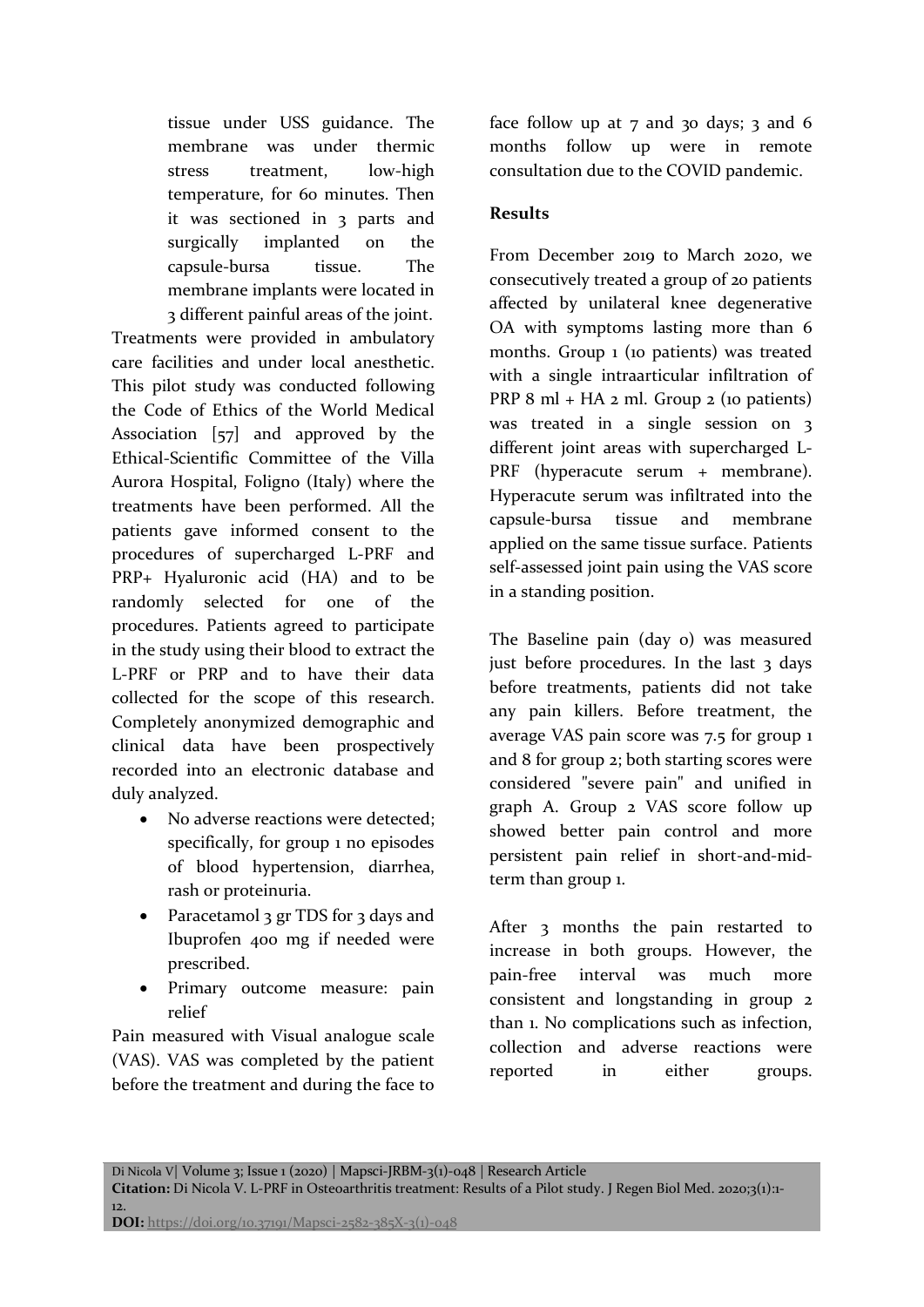

#### **Discussion**

Recently, the physiopathology of early OA has shed new light on processes facilitating the disease progression. Specifically highlighted is the crucial role played by the synovium membrane and synovial fluid to catalyze OA advancement together with articular cartilage degeneration [1]. Joint pain is mostly generated by changes to non-cartilaginous components such as the joint capsule, synovium membrane, tendons and ligaments where there is a significant innervation [1; 18; 24]. These structures might be considered the primary therapeutic target not only for pain relief but also for regenerative medicine treatments. Since 2012 the author published research and procedures to define and stimulate joint resident MSCs. Multiple pieces of evidence have shown that resident MSCs are the master regulators of the local regenerative microenvironment [28;34]. Our study aimed to demonstrate OA symptoms control through the stimulation of resident MSCs, the recovery of local cell homeostasis and finally tissue repair. We examined an individual medication that contained polydeoxyribonucleotides (PDRN), a specific set of Heat Shock

Proteins (HSPs) and a glycerol scaffold. The HSPs were derived from the patient's blood through a process of thermic stress [2;3]. This product named Gel repair  $\textdegree$  has shown to be a biological activator able to stimulate the resident MSCs located in the capsule and synovium tissue  $[2,3]$ . An observational clinical trial with 3 years follow-up indicated a persistent improvement of symptoms together with a radiologic recovery of joints affected by degenerative OA. Persistent pain relief and increased joint mobility were observed in almost 80% of treated patients and imaging quite often showed a downgrading of the degenerative OA [2]. Coherent with the same biological principles, we have been using thermic stressed L-PRF membranes to produce a wide pool of HSPs. The resulting product, called 'supercharged L-PRF' aims to activate SM-MSCs (synovium Membrane - MSCs) located in the capsule-bursa tissue. The HSPs slowly released by the membrane together with the hyperacute-serum seem to induce persistent analgesia in knee OA (K&L stage II-III) as shown in this pilot study. Our clinical experience revealed that PRP alone is an extremely diffusible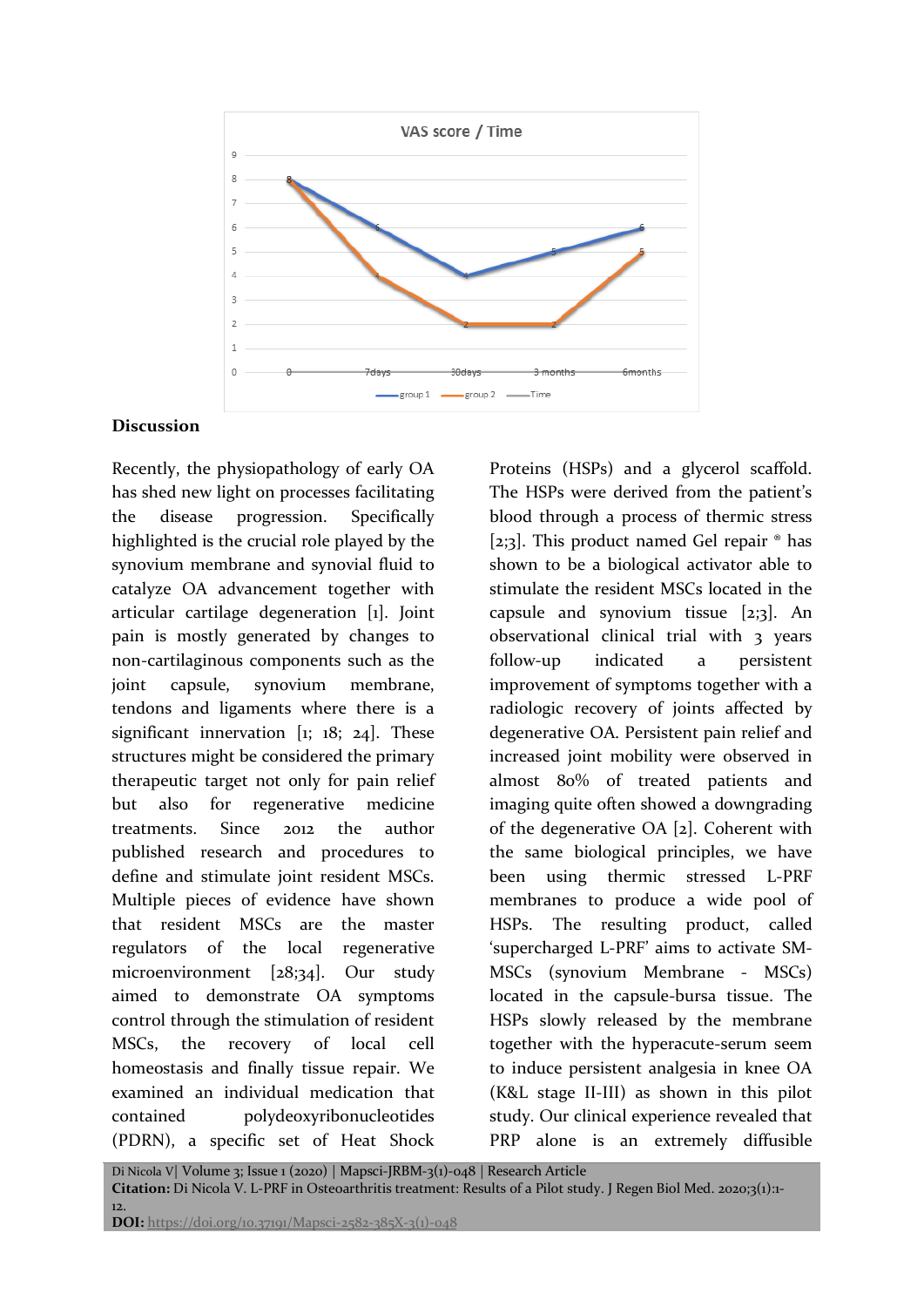biostimulator and, contrary to in vitro evidence, does not have regenerative effects due to ephemeral tissue stimulation. Hyaluronic acid (HA) has been widely used in the last two decades to increase the persistence of PRP in the infiltration site. PRP+HA attempts to combine PRP antiinflammatory and tissue regeneration properties with viscosupplementation. Although the effectiveness of this procedure is well recognized in literature, it has not been proven that PRP persists in the joint cavity longer if combined with HA rather than infiltrated alone. In the last few years, joint resident MSCs were found in the capsule bursa tissue, at the insertion of ligaments and tendons, in the subchondral bone marrow, in the Hoffa's fat pad and in the periosteum and endosteum [1]. There has not been consistent evidence of MCSs in the joint cavity that is for synovial fluid. Therefore, to be effective, joint

regenerative treatments should target resident MSCs in their specific tissue location. Joint pain was considered the primary outcome of this study. For this reason, we used the VAS score to simply evaluate this basic parameter. In a future trial design, questionnaires such as KOOS will give us more complete information on mobility, daily activities, disability and pain. Imaging as MRI or USS 3D would implement long term information about joint structure recovery that may be expected with supercharged L-PRF procedure.

#### **Acknowledgments**

The author is grateful to Thomas Richard Swift for the linguistic revision of the manuscript and his passionate interest in the Regenerative Surgery field.

#### **References**

- 1. Di Nicola V. Degenerative osteoarthritis a reversible chronic disease. Regen Ther. 2020;15:149-60.
- 2. Di Nicola V, Di Nicola R. Self-repair in degenerative joint disease. Curr Aging Sci. 2012;5(3):273-87.
- 3. Di Nicola V, Pierpaoli W. Biological baseline of joint self-repair procedures. Curr Aging Sci. 2013;6(2):206- 14.
- 4. Pinto NR, Ubilla M, Zamora Y, Del Rio V, Dohan Ehrenfest DM, Quirynen M. Leucocyte-and platelet-rich fibrin (L-PRF) as a regenerative medicine strategy for the treatment of refractory leg ulcers: a prospective cohort study. Platelets. 2018;29(5):468-75.
- 5. Bakhtiar H, Esmaeili S, Tabatabayi SF, Ellini MR, Nekoofar MH, Dummer PM. Second-generation platelet concentrate (platelet-rich fibrin) as a scaffold in regenerative endodontics: a case series. J Endod. 2017;43(3):401-8.
- 6. Saluja H, Dehane V, Mahindra U. Platelet-Rich fibrin: A second generation platelet concentrate and a new friend of oral and maxillofacial surgeons. Ann Maxillofac Surg. 2011;1(1):53.
- 7. Dhurat R, Sukesh MS. Principles and methods of preparation of platelet-rich plasma: a review and author's perspective. J Cutan Aesthet Surg. 2014;7(4):189.
- 8. Dohan Ehrenfest DM, Pinto NR, Pereda A, Jiménez P, Corso MD, Kang BS, Nally M, Lanata N, Wang HL, Quirynen M. The impact of the centrifuge characteristics and centrifugation protocols on the cells, growth factors, and fibrin architecture of a leukocyte-and platelet-rich fibrin (L-PRF) clot and membrane. Platelets. 2018;29(2):171-84.
- 9. DJ Hunter, S Bierma-Zeinstra. Osteoarthritis. The Lancet 2019; 393, issue 10182, 1745-59
- 10. [https://www.nice.org.uk/guidance/cg177/documents/osteoarthritis-update-final-scope2.](https://www.nice.org.uk/guidance/cg177/documents/osteoarthritis-update-final-scope2)
- 11. Felson DT, Lawrence RC, Dieppe PA, Hirsch R, Helmick CG, Jordan JM, Kington RS, Lane NE, Nevitt MC, Zhang Y, Sowers M. Osteoarthritis: new insights. Part 1: the disease and its risk factors. Ann Intern Med. 2000;133(8):635-46.

Di Nicola V| Volume 3; Issue 1 (2020) | Mapsci-JRBM-3(1)-048 | Research Article **Citation:** Di Nicola V. L-PRF in Osteoarthritis treatment: Results of a Pilot study. J Regen Biol Med. 2020;3(1):1- 12.

**DOI:** https://doi.org/10.37191/Mapsci-2582-385X-3(1)-048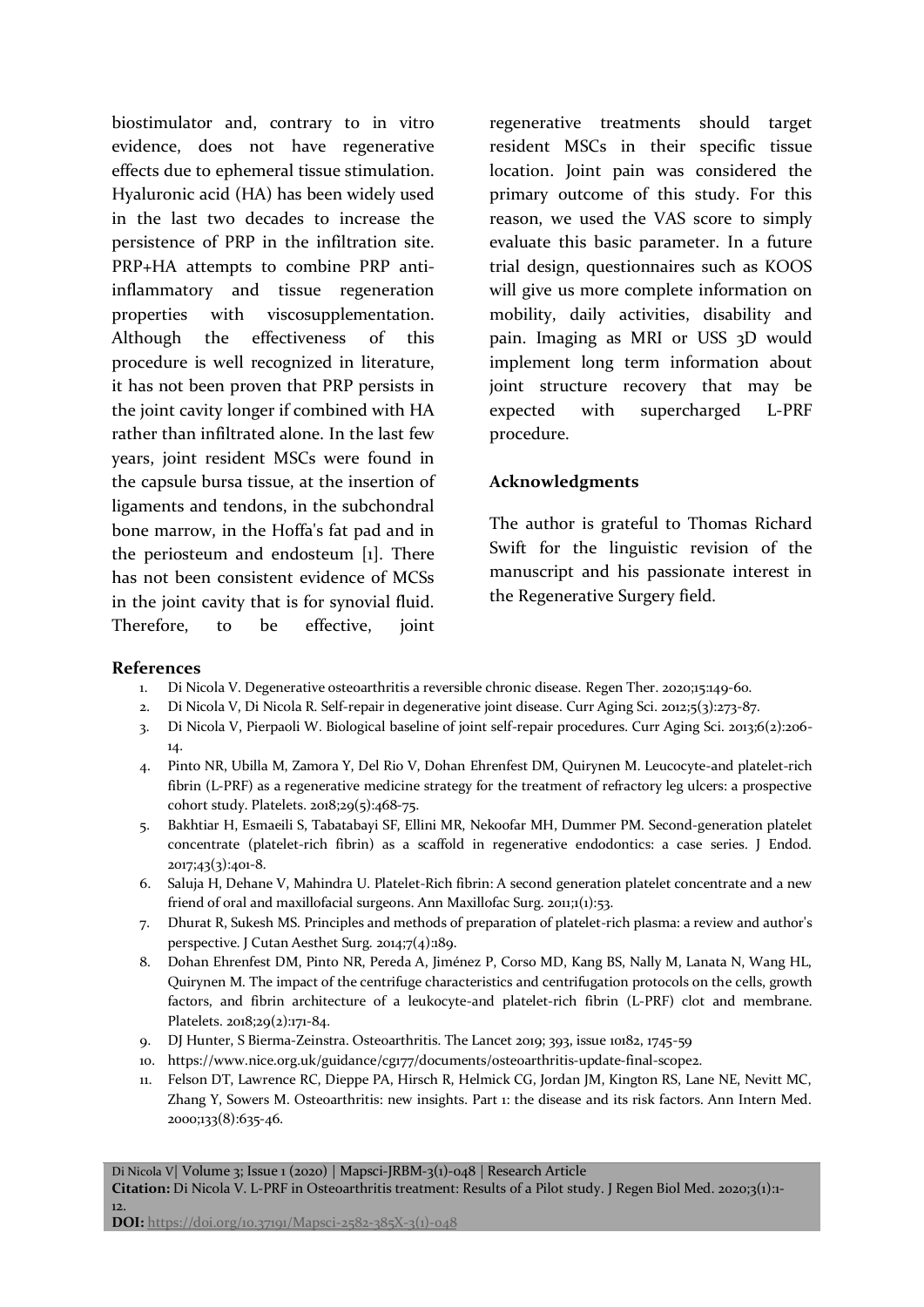- 12. Zhang Y, Jordan JM. Epidemiology of osteoarthritis. Clin Geriatr Med. 2010 Aug;26(3):355-69. Erratum in: Clin Geriatr Med. 2013;29(2):ix. PMID: 20699159; PMCID: PMC2920533.
- 13. Dieppe P. Developments in osteoarthritis. Rheumatology 2011; 50:245e7.
- 14. Martel-Pelletier J, Pelletier JP. Is osteoarthritis a disease involving only cartilage or other articular tissues? Jt Dis Relat Surg. 2010;21(1):002-14.
- 15. Sokolove J, Lepus CM. Role of inflammation in the pathogenesis of osteoarthritis: latest findings and interpretations. Ther Adv Musculoskelet Dis. 2013;5(2):77-94.
- 16. Sutton S, Clutterbuck A, Harris P, Gent T, Freeman S, Foster N, Barrett-Jolley R, Mobasheri A. The contribution of the synovium, synovium derived inflammatory cytokines and neuropeptides to the pathogenesis of osteoarthritis. Vet J. 2009;179(1):10-24.
- 17. Vina ER, Kwoh CK. Epidemiology of osteoarthritis: literature update. Curr Opin Rheumatol. 2018;30(2):160.
- 18. Mashaghi A, Marmalidou A, Tehrani M, Grace PM, Pothoulakis C, Dana R. Neuropeptide substance P and the immune response. Cell Mol Life Sci. 2016;73(22):4249-64.
- 19. Stannus O, Jones G, Cicuttini F, Parameswaran V, Quinn S, Burgess J, Ding C. Circulating levels of IL-6 and TNF- $\alpha$  are associated with knee radiographic osteoarthritis and knee cartilage loss in older adults. Osteoarthritis Cartilage. 2010;18(11):1441-7.
- 20. Buckwalter JA, Mankin HJ, Grodzinsky AJ. Articular cartilage and osteoarthritis. Instructional Course Lectures. J Am Acad Orthop Surg. 2005;54:465.
- 21. Krasnokutsky S, Belitskaya‐Lévy I, Bencardino J, Samuels J, Attur M, Regatte R, Rosenthal P, Greenberg J, Schweitzer M, Abramson SB, Rybak L. Quantitative magnetic resonance imaging evidence of synovium proliferation is associated with radiographic severity of knee osteoarthritis. Arthritis Rheum. 2011;63(10):2983-91.
- 22. Roemer FW, Guermazi A, Felson DT, Niu J, Nevitt MC, Crema MD, Lynch JA, Lewis CE, Torner J, Zhang Y. Presence of MRI-detected joint effusion and synovitis increases the risk of cartilage loss in knees without osteoarthritis at 30-month follow-up: the MOST study. Ann Rheum Dis. 2011;70(10):1804-9.
- 23. Di Nicola V, Di Pietrantonio M. MRI in degenerative joint disease (DJD): a proposal for imaging standardization in regenerative medicine. SM Musculoskelet Disord. 2016;1(2):10.
- 24. Mora JC, Przkora R, Cruz-Almeida Y. Knee osteoarthritis: pathophysiology and current treatment modalities. J Pain Res. 2018;11:2189.
- 25. Luyten FP, Denti M, Filardo G, Kon E, Engebretsen L. Definition and classification of early osteoarthritis of the knee. Knee Surg Sports Traumatol Arthrosc. 2012;20(3):401-6.
- 26. Kaeley GS, Bakewell C, Deodhar A. The importance of ultrasound in identifying and differentiating patients with early inflammatory arthritis: a narrative review. Arthritis Res Ther. 2020;22(1):1-0.
- 27. Chiba D, Nakamura T, Fu FH. Early osteoarthritis—definition, pathogenesis, diagnosis, management and prevention: Management. Ann Joint. 2019;4(1).
- 28. De Bari C, Dell'Accio F, Tylzanowski P, Luyten FP. Multipotent mesenchymal stem cells from adult human synovium membrane. Arthritis Rheum. 2001;44(8):1928-42.
- 29. Kouroupis D, Bowles AC, Willman MA, Orfei CP, Colombini A, Best TM, Kaplan LD, Correa D. Infrapatellar fat pad-derived MSC response to inflammation and fibrosis induces an immunomodulatory phenotype involving CD10-mediated Substance P degradation. Sci Rep. 2019;9(1):1-6.
- 30. Knight MN, Hankenson KD. Mesenchymal stem cells in bone regeneration. Adv Wound Care. 2013;2(6):306-16.
- 31. Russell T, Watad A, Bridgewood C, Khan A, Millner P, Loughenbury P. FRI0520 The human enthesis contains populations of Mesenchymal stem cells with distinct functional characteristics. Annals of the Rheumatic Diseases 2019;78:955
- 32. S.Tarafder, C.H.Lee. In Situ Tissue Regeneration: Host Cell Recruitment and Biomaterial Design 2016; Ch. 14; Pages 253-273.
- 33. Säämänen AM, Arokoski JP, Jurvelin JS, Kiviranta I. The structure and regenerative capacity of synovium joint tissues. In Regenerative medicine and biomaterials for the repair of connective tissues. Woodhead Publishing. 2010;1-38.
- 34. Principle of Regenerative Medicine Ch 15. 3rd ed. Elsevier Inc;2019.
- 35. Caplan AI. All MSCs are pericytes?. Cell stem cell. 2008;3(3):229-30.

#### Di Nicola V| Volume 3; Issue 1 (2020) | Mapsci-JRBM-3(1)-048 | Research Article

**Citation:** Di Nicola V. L-PRF in Osteoarthritis treatment: Results of a Pilot study. J Regen Biol Med. 2020;3(1):1-

**DOI:** https://doi.org/10.37191/Mapsci-2582-385X-3(1)-048

12.